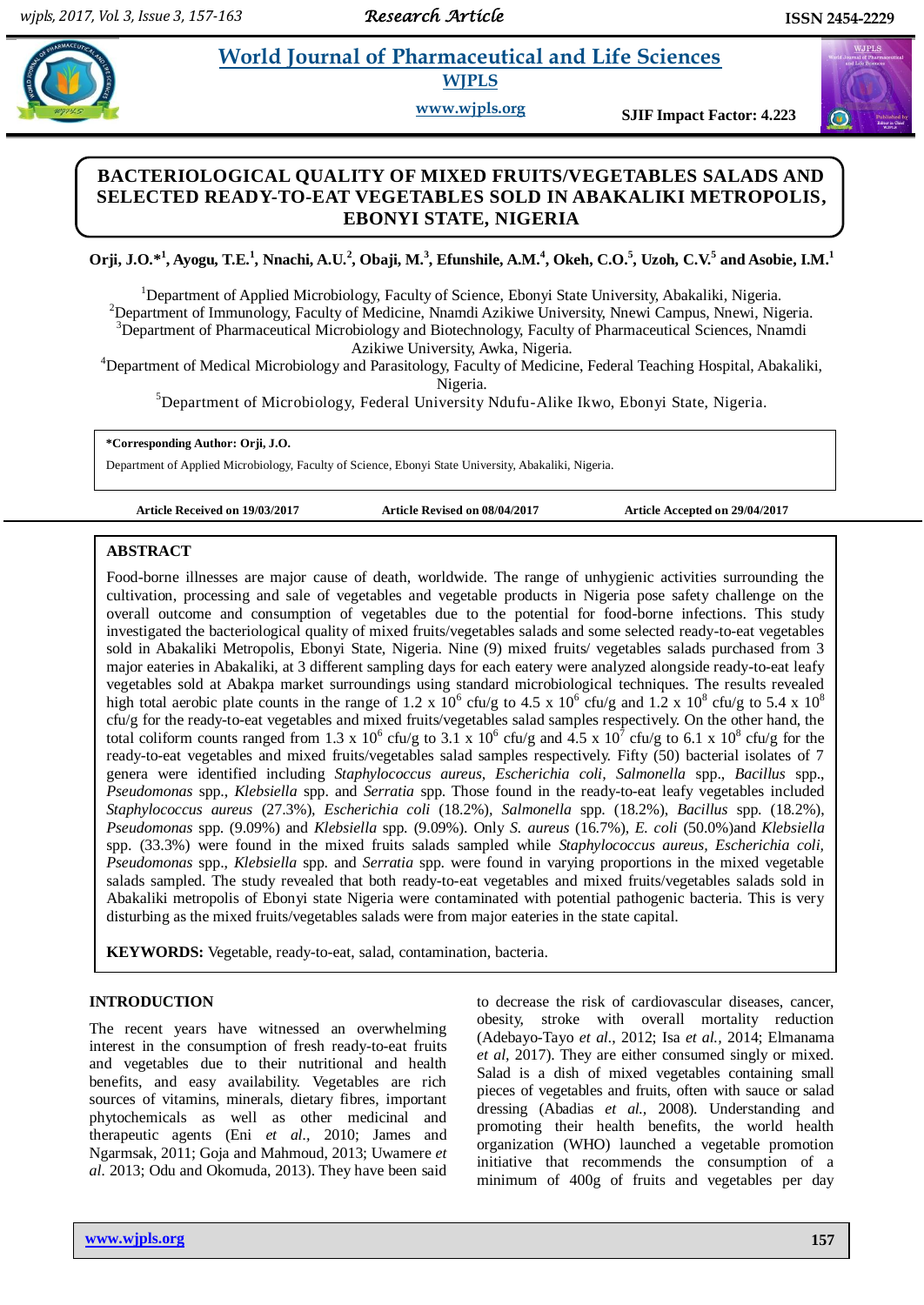(WHO, 2003). Therefore, the increasing demand for vegetables has resulted in a wide and uncontrolled vending of vegetables especially in the form of salads.

However, the range of unhygienic activities surrounding the cultivation, processing and sales of vegetables and mixed vegetable salads in Nigeria raises a lot of concern about potential contamination by pathogenic microorganisms. They are frequently exposed to possible contamination at every stage from the farm to the table. Possible sources of contamination of vegetables include soil-borne microbes, fertilization with animal dung, harvesting and transportation equipment, irrigation/washing water, hands of vendor and buyers (Johannessen *et al.,* 2004; Okonko *et al.,* 2008; Adjra *et al.,* 2013; Hannan *et al.,* 2014). Mixed vegetables salads are often taken without further heat treatment in various shops and eateries; hence, outbreaks of food-borne diseases have been associated with the consumption of fresh vegetables in many parts of the world (Levy *et al.,* 2002; Sivapalasingam *et al.,* 2004; Lynch *et al.,* 2009; Elmanama *et al.*, 2017). Previous studies have implicated a number of pathogenic and contaminating bacteria in association with fresh vegetables and fruits used in preparing salads. These include: *S. aureus, Escherichia coli, Enterobacter* spp., *Klebsiella* spp., *Salmonella typhi*, *Serratia* spp., *Providencia* spp. *Pseudomonas aeruginosa, Yersinia enterocolitica, Campylobacter* spp., *Clostridium botulinum, Bacillus cereus*, *Listeria monocytogenes Aeromonas hydrophila*, and *Shigella sonnei* (Poorna and Randhir, 2001; Johannessen et al., 2002; Lavelli *et al.*, 2006; Warren et al., 2007; Wright et al., 2009; Xanthopoulos et al., 2009; Adjra *et al.,* 2013). However pathogenic bacteria of human origin may also be present in minimally sanitized vegetables as the minimal technological processing may be unable to remove the original contamination resulting from air, soil, water insects, animals, workers, harvesting and transportation equipment (Adebayo-Tayo et al., 2012).

In Abakaliki, the capital city of Ebonyi State, Nigeria, fresh vegetables also used for salads are often openly displayed for sale in an unhygienic state on floors, tables, trays, wheelbarrows and handled by intending buyers with bare hands. This condition could result in postharvest contaminations which could influence the overall microbial quality of the vegetables and the salads for which they are used. Also, the non-literate vendors often lack proper personal hygiene and could further contribute to the burden. Since they are often consumed raw without heat treatment, they could pose safety challenges to consumers. We have previously investigated the microbial quality of different ready-toeat food types vended in Ebonyi state and our study revealed alarming microbial burden (Orji *et al.,* 2016a; Orji *et al.,* 2016b; Orji *et al.,* 2016c). This present study investigated the bacteriological quality of mixed fruits/vegetables salads and ready-to-eat vegetables sold in Abakaliki metropolis, Ebonyi State, Nigeria.

#### **MATERIALSAND METHODS**

#### **Study Area**

This study was conducted in Abakaliki metropolis of Ebonyi state, south-eastern part of Nigeria. It is bounded by Enugu state by west, Cross River State by the East, Abia State by the south and Benue State by the North and located between longitude  $7^0$  30<sup>1</sup>N and latitude 60<sup>0</sup>  $45<sup>1</sup>E$ . Abakaliki which is the state capital has a tropical climate with average relative humidity of 75% and may reach 80% during the rainy season. The vegetation characteristics are predominantly rainforest with average atmospheric temperature of about  $30^{\circ}$ C. The state enjoys two distinct seasons, rainy season (between April and October) and dry season (November and march) respectively. Ebonyi state according to census (NPC, 2006) has a population of about 2,173,501 people. It is mainly agrarian in nature.

#### **Sample Collection and Processing**

In sample collections, three strategic places where chosen around Abakaliki metropolis. They include; Restaurant X, Restaurant Y and Restaurant Z. These restaurants are located along Ogoja road, Water Works road and Izza roads respectively. Mixed fruit salads were purchased from restaurant X, mixed vegetable salad were purchased from restaurant Y and Z respectively. All these purchased samples were purchased between 11 am to 12 noon and transported to Applied Microbiology Laboratory Unit of Ebony State University within 24 hours after collection for Microbiological analysis. The vegetable salad samples from three different food vendors were separated and labelled thus: vendor X, Y, and Z. Then 10g of the samples were homogenized through blending with 90ml peptone water individually in sterile automatic blender and were serially diluted up to  $10^{-8}$  (Cappuccino and Sherman, 1998).

A 0.1ml aliquot of the  $10^{-8}$  dilutions of the different samples was pipette into the petri-dishes and the plates were labelled Vendor X, Y and Z,(Nutrient Agar and Eosin methylene blue Agar) sterilized media were poured onto the samples, swirled gently and left to solidify undisturbed. The plates were labelled as; NA sample X, NA sample Y, NA sample Z, EMB sample X, EMB sample Y, EMB sample Z, and this was done for the different media and different samples. The plates were incubated at  $37^0C$  for 24 hours and the procedure was repeated in duplicate. The two different media (nutrient and eosin methylene blue agar media), already prepared were inoculated with each of the Approximately 0.1ml aliquots of appropriate dilution $(10^{-8})$ , containing samples, the inoculated plates were incubated at  $37^{\circ}$ C for 24hrs for growth to occur. After incubation, the inoculated plates were examined for growth and then the morphological characteristics of the isolates were studied (Cheesbrough, 2006).

#### **Identification of Isolates**

The two different media (nutrient and eosin methylene blue agar media), already prepared were inoculated with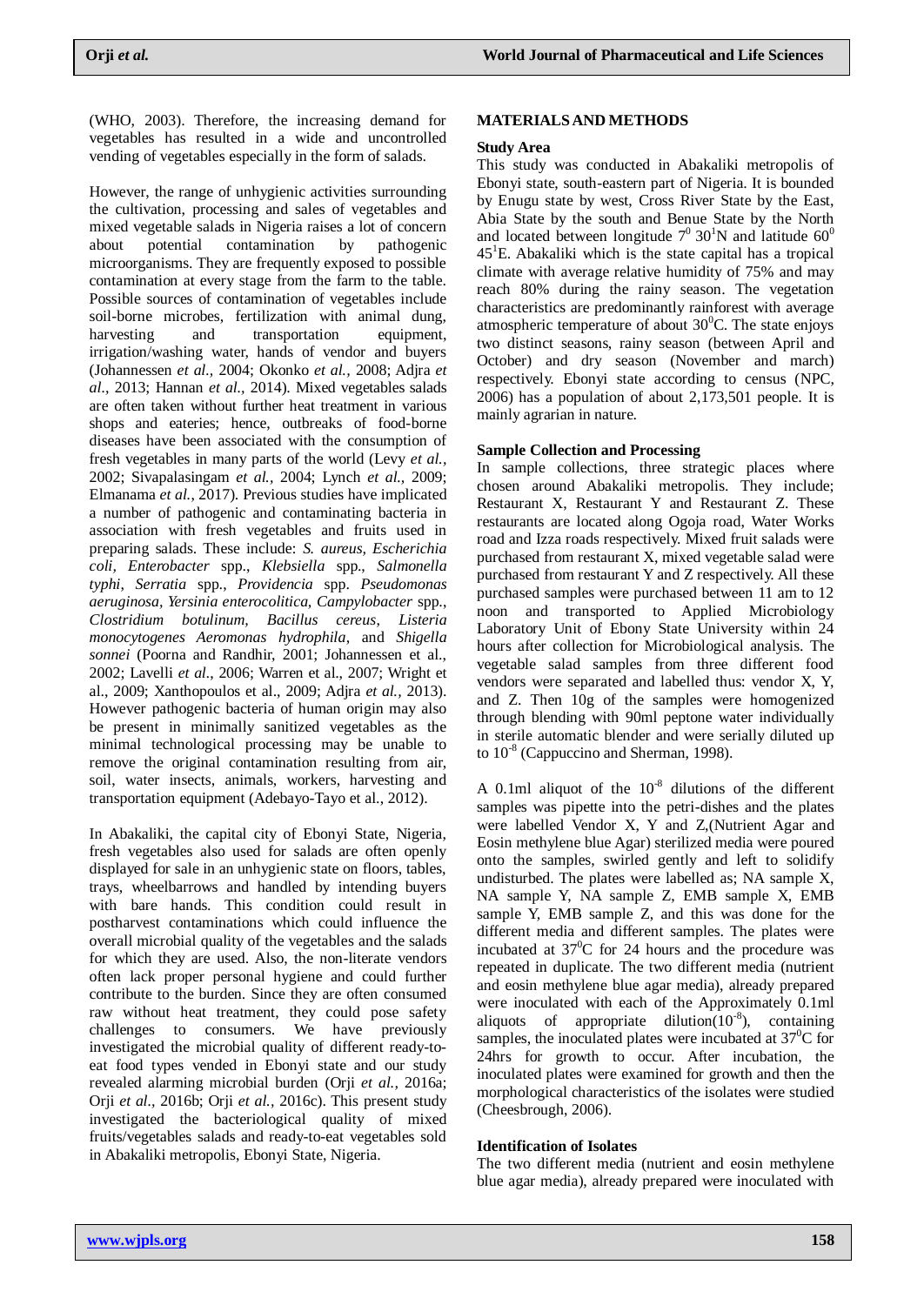each of the Approximately 0.1ml aliquots of appropriate dilution  $(10^{-8})$ , containing samples, the inoculated plates were incubated at  $37^0C$  for 24hrs for growth to occur. After incubation, the inoculated plates were examined for growth and then the morphological characteristics of the isolates were studied. Purity plates were made for all suspected isolates, after which they were identified using both morphological/culture characteristics and biochemical test (i.e. oxidase, indole, catalase, coagulase test.) for further confirmation of the presence of pathogenic bacteria (Cheesbrough, 2006).

### **RESULTS**

The results of the bacteriological analysis of mixed vegetable/fruits salads and some selected ready-to-eat vegetables samples sold in Abakaliki metropolis for three sampling days revealed high microbial burden. For the different ready-to-eat vegetables (cabbage, lettuce and garden egg), the total aerobic plate counts were within the range of 1.2  $x10^6$  cfu/g to 4.5 x 10<sup>6</sup> cfu/g, while total coliform counts were within the range 1.3 x  $10^6$  cfu/g to 3.1 x  $10^6$  cfu/g. Highest mean counts were recorded by cabbage samples which had mean total aerobic plate

counts and total coliform counts of  $3.07 \times 10^6$  cfu/g and 2.9 x  $10^6$  cfu/g respectively. It also showed that cabbage samples collected from Hausa quarters had the highest bacterial counts. On the other hands, samples of mixed vegetables and fruits salads revealed total aerobic counts within the limits of 1.2 x  $10^8$  cfu/g to 5.4 x  $10^8$  cfu/g and total coliforms counts within the limit of 4.5 x  $10^7$  cfu/g to 6.1 x  $10^8$  cfu/g (Table 1).

The results on the bacteriological analysis of the samples revealed the presence of 50 bacterial isolates of 7 genera including *Staphylococcus aureus, Escherichia coli, Salmonella* spp., *Bacillus* spp., *Pseudomonas* spp., *Klebsiella* spp. and *Serratia* spp. Those found in the ready-to-eat leafy vegetables included *Staphylococcus aureus* (27.3%)*, Escherichia coli* (18.2%)*, Salmonella* spp. (18.2%), *Bacillus* spp. (18.2%), *Pseudomonas* spp. (9.09%) and *Klebsiella* spp. (9.09%). Only *S. aureus*  (16.7%)*, E. coli* (50.0%) and *Klebsiella* spp. (33.3%) were found in the mixed fruits salads sampled while *Staphylococcus aureus, Escherichia coli, Pseudomonas* spp., *Klebsiella* spp. and *Serratia* spp. were found in vegetables salads (Table 2).

**Table 1: Bacterial load of mixed vegetable salads and selected ready-to-eat vegetables sold in Abakaliki Metropolis (CFU/g).**

|                                   |                            | <b>Total Aerobic Plate</b> | <b>Total Coliform</b> |  |  |  |  |
|-----------------------------------|----------------------------|----------------------------|-----------------------|--|--|--|--|
| <b>Sample</b>                     | <b>Source/Sampling Day</b> | Count (cfu/g)              | Count (cfu/g)         |  |  |  |  |
| <b>Ready-to-eat vegetables</b>    |                            |                            |                       |  |  |  |  |
| Cabbage                           | Meat Market /Day 1         | $2.4 \times 10^6$          | $2.9 \times 10^6$     |  |  |  |  |
|                                   | Abacha Roundabout /Day 1   | $2.3 \times 10^6$          | $2.7 \times 10^6$     |  |  |  |  |
|                                   | Housa quarters/Day 1       | $4.5 \times 10^6$          | $3.1 \times 10^6$     |  |  |  |  |
| Mean $(cfu/g)$                    |                            | $3.07 \times 10^6$         | $2.9 \times 10^6$     |  |  |  |  |
| Lettuce                           | Meat market /Day 2         | $2.0 \times 10^6$          | $1.3 \times 10^{6}$   |  |  |  |  |
|                                   | Abacha Roundabout /Day 2   | $2.0 \times 10^6$          | $1.5 \times 10^6$     |  |  |  |  |
|                                   | Housa quarters /Day 2      | $2.2 \times 10^6$          | $1.8 \times 10^6$     |  |  |  |  |
| Mean $(cfu/g)$                    |                            | $2.07 \times 10^6$         | $1.53 \times 10^{6}$  |  |  |  |  |
|                                   |                            |                            |                       |  |  |  |  |
|                                   | Meat Market/Day 3          | $1.3 \times 10^6$          | $2.0 \times 10^{6}$   |  |  |  |  |
|                                   | Abacha Roundabout/ Day 3   | $1.2 \times 10^6$          | $1.6 \times 10^6$     |  |  |  |  |
|                                   | Housa quarters/Day 3       | $1.6 \times 10^{6}$        | $2.2 \times 10^6$     |  |  |  |  |
| Mean $(cfu/g)$                    |                            | $1.37 \times 10^6$         | $1.93 \times 10^{6}$  |  |  |  |  |
|                                   |                            |                            |                       |  |  |  |  |
| Mixed fruits and vegetable salads |                            |                            |                       |  |  |  |  |
| <b>Fruits salads from X</b>       | Eatery X/Day 1             | $3.3 \times 10^8$          | $3.9 X 10^8$          |  |  |  |  |
|                                   | Eatery X/ Day 2            | $2.1 X 10^8$               | $1.5 X 10^8$          |  |  |  |  |
|                                   | Eatery X/Day 3             | $3.4 \times 10^8$          | $6.1 X 10^8$          |  |  |  |  |
| Mean $(cfu/g)$                    |                            | $2.93 \times 10^8$         | $3.83 \times 10^8$    |  |  |  |  |
|                                   |                            |                            |                       |  |  |  |  |
| <b>Vegetables salads from Y</b>   | Eatery Y/ Day 1            | $3.3 \times 10^8$          | $4.5 X 10^{7}$        |  |  |  |  |
|                                   | Eatery Y/Day 2             | $5.4 X 10^8$               | $4.5 X 10^8$          |  |  |  |  |
|                                   | Eatery Y/Day 3             | $2.7 \times 10^8$          | $6.0 X 10^8$          |  |  |  |  |
| Mean $(cfu/g)$                    |                            | $3.8 X 10^8$               | $3.65 \times 10^8$    |  |  |  |  |
|                                   |                            |                            |                       |  |  |  |  |
| <b>Vegetables salads from Z</b>   | Eatery Z/ Day 1            | $2.4 \times 10^8$          | $1.0 X 10^8$          |  |  |  |  |
|                                   | Eatery Z/Day 2             | $1.2 \times 10^8$          | $1.3 X 10^8$          |  |  |  |  |
|                                   | Eatery Z/Day 3             | $1.4 \times 10^8$          | $4.2 X 10^8$          |  |  |  |  |
| Mean $(cfu/g)$                    |                            | $1.67 \times 10^8$         | $2.17 \times 10^8$    |  |  |  |  |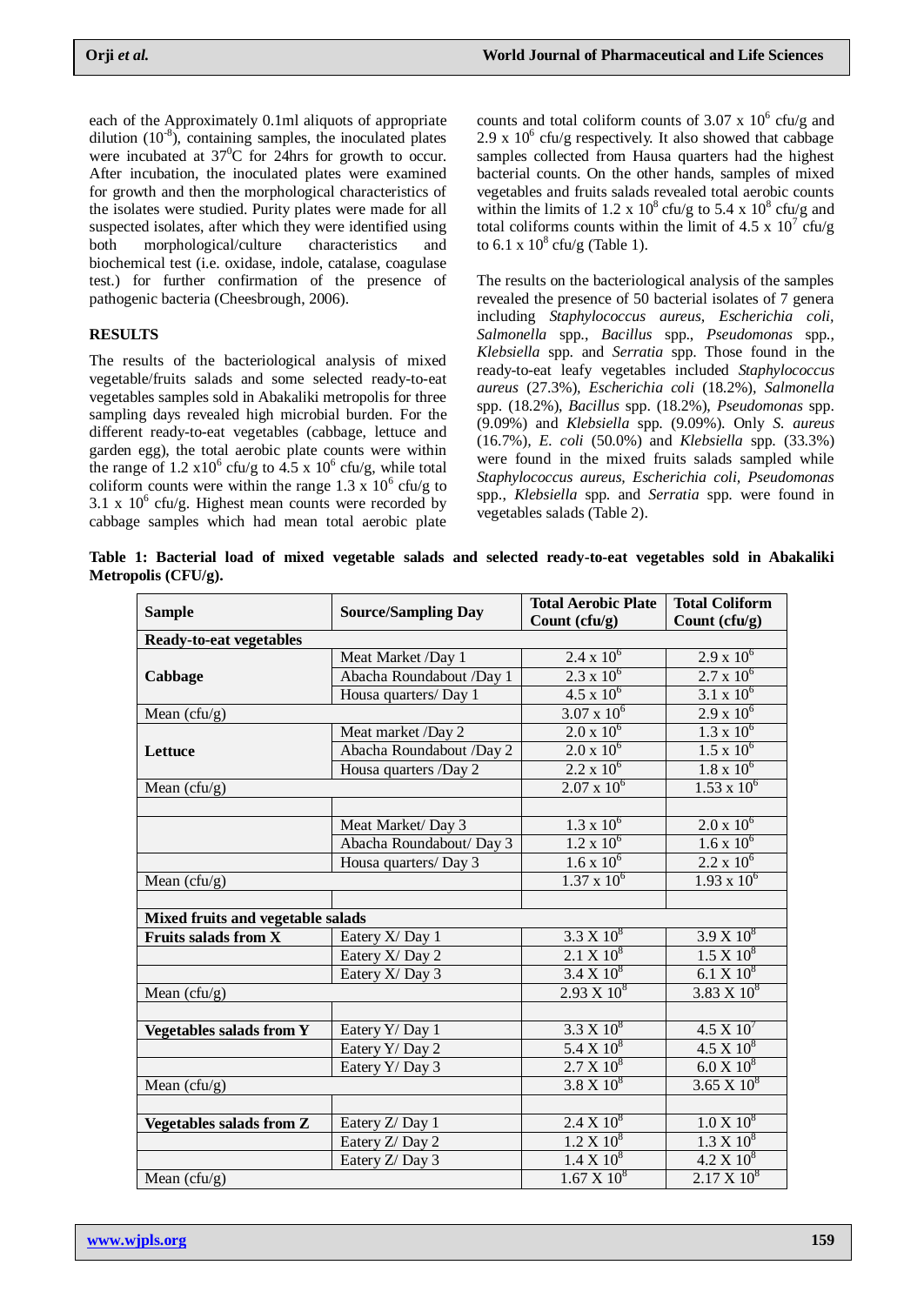|                       | Prevalence $n\frac{6}{6}$  |                          |                          |                   |                          |  |
|-----------------------|----------------------------|--------------------------|--------------------------|-------------------|--------------------------|--|
| <b>Isolate</b>        | Ready-to-eat<br>vegetables | <b>Salads</b>            |                          |                   |                          |  |
|                       |                            | <b>Mixed Fruits</b>      | <b>Vegetables</b>        | <b>Vegetables</b> | Total $n\frac{6}{6}$     |  |
|                       |                            | salads from X            | salads from Y            | salads from Z     |                          |  |
| Staphylococcus aureus | 9(27.3)                    | 3(16.7)                  | 3(16.67)                 | 2(14.28)          | 8(16.0)                  |  |
| Escherichia coli      | 6(18.2)                    | 9(50.0)                  | 3(16.67)                 | 2(14.28)          | 14(28.0)                 |  |
| Salmonella spp.       | 6(18.2)                    |                          |                          |                   |                          |  |
| Bacillus spp.         | 6(18.2)                    | $\overline{\phantom{0}}$ | $\overline{\phantom{a}}$ |                   | $\overline{\phantom{a}}$ |  |
| Klebsiella spp.       | 3(9.09)                    | 6(33.3)                  | 6(33.30)                 | 2(14.28)          | 14(28.0)                 |  |
| Pseudomonas spp.      | 3(9.09)                    |                          | 3(16.67)                 | 4(28.57)          | 7(14.0)                  |  |
| Serratia spp.         |                            |                          | 3(16.67)                 | 4(28.57)          | 7(14.00)                 |  |
| Total $n\frac{6}{6}$  | 33(100)                    | 18(100)                  | 18(100)                  | 14(100)           | 50(100)                  |  |

**Table 2: Occurrence of bacterial isolates in mixed fruits/vegetables salads and selected ready-to-eat vegetables sold in Abakaliki Metropolis (%).**

#### **DISCUSSIONS**

The microbial status of ready-to-eat foods and vegetables reflects the sanitary condition of the harvesting, processing and marketing environment as well as the personal hygiene of the handlers. The bacteriological analysis of the ready-to-eat vegetables and salads sold in Abakaliki metropolis revealed a very low microbial quality. The total aerobic and coliform counts per gram of samples in this study were higher in the salads than the ready-to-eat vegetables. The high microbial burden recorded in this study is in line with previous studies from Bangladesh (Kundu and Islam, 2015), Togo (Adjrah *et al.*, 2013), Iran (Najafi and Bahreini, 2012), and Hong Kong (HKSAR, 2002) reported almost similar data which coincide with our study. Also, Hannan *et al.*  (2014) reported a microbial load of up to 5.8 x  $10^8$  cfu/g of dry vegetable salads in Lahore, Pakistan. However, it does not corroborate with the reports of Uwamere *et al.*  (2013) who recorded highest total heterophilic counts of  $2.8 \times 10^4$  cfu/g for vegetable salads in Edo State, Nigeria. Also, Wogu and Iwezeua (2013) reported a total colony count in the range of 3. 01 x  $10^1$  cfu/g to 1.5 x  $10^3$  cfu/g on ready-to-eat vegetable salads sold in Benin City, Nigeria. The variation in results recorded could be due to differences in the sanitary conditions of the study areas, the personal hygiene of the handlers and the nature of the vegetables studied. The high total aerobic and total coliform counts could have resulted from the interplay of many factors such as poor personal hygiene of handlers, exposure to dust, use of animal faeces for fertilization of the soil on which these vegetables were grown, use of contaminated water for irrigation/washing, faecal contamination, handlers who often touch the vegetables with bare hands in trying to choose which to buy (Johannessen *et al.,* 2004; Okonko *et al.,* 2008; Adjra *et al.,* 2013; Hannan *et al.,* 2014). Halablab *et al.* (2011) noted that total coliform counts could be considered as a hygiene indicator especially for fecal contamination. Also, the higher counts observed in the salads than the ready-to-eat vegetables is not surprising as the preparation of mixed vegetable salads often require exposing the vegetables to all manner of cutting which increases the surface area and potential for microbial colonization. Also, Garg *et al.* (1990) and Farmer (1995) previously noted that exposing vegetables to various types of cutting has been shown to result in a six to seven-fold increase in microbial numbers.

Furthermore, the study revealed the presence of seven (7) bacterial genera associated with ready-to-eat vegetables and fruits/vegetable salads and these included *Staphylococcus aureus, Escherichia coli, Salmonella* spp., *Bacillus* spp., *Pseudomonas* spp., *Klebsiella* spp. and *Serratia* spp. All the bacteria reported in this study had previously been isolated from vegetables in other studies both in Nigeria and elsewhere (Dunn et al., 1995; Uwamere *et al.,* 2013; Wogu and Iwezeua, 2013; Sabbithi *et al.*, 2014; Oliveira *et al.,* 2015; Coniglio *et al.*, 2016). Halablab *et al.* (2011) reported that lettuce samples from Bekaa Valley in Lebanon had *E. coli, S. aureus* and coliforms. In the report of Rajvanshi (2010), all samples of ready-to-eat vegetables in Jaipur city, carried gram positive and gram negative bacteria including *Bacillus* (24.5%), *E. coli* (11.8%), *Pseudomonas* species (11.8%), *Staphylococcus* species (10.9%) and *Klebsiella* species (5.4%). However, our study revealed percentage occurrences of the various isolates which were higher or lower than other previous reports.

The isolation of *E. coli, Klebsiella* spp., *Serratia* spp. and *Salmonella* spp. coupled with high coliform counts recorded in this study is very alarmingly disturbing as it suggests gross faecal contamination of the sampled mixed fruits and vegetable salads. This raises a concern about the personal hygiene of the vendors as well as the sanitary condition of the processing environment. Also, the use of animal dung in growing this vegetables could have contributed to the high presence of faecal organisms (Olayemi, 2007; Halablab *et al.,* 2011; Kundu and Islam, 2015). This finding supports other previous studies of Eni *et al.* (2010) in Ota, Nigeria and Coniglio *et al.* (2016), who also isolated both organisms from fruits and vegetables. However, our study recorded higher occurrence rates.

The high levels of *S. aureus* in most of the salads sold in the restaurants studies indicate poor handling practices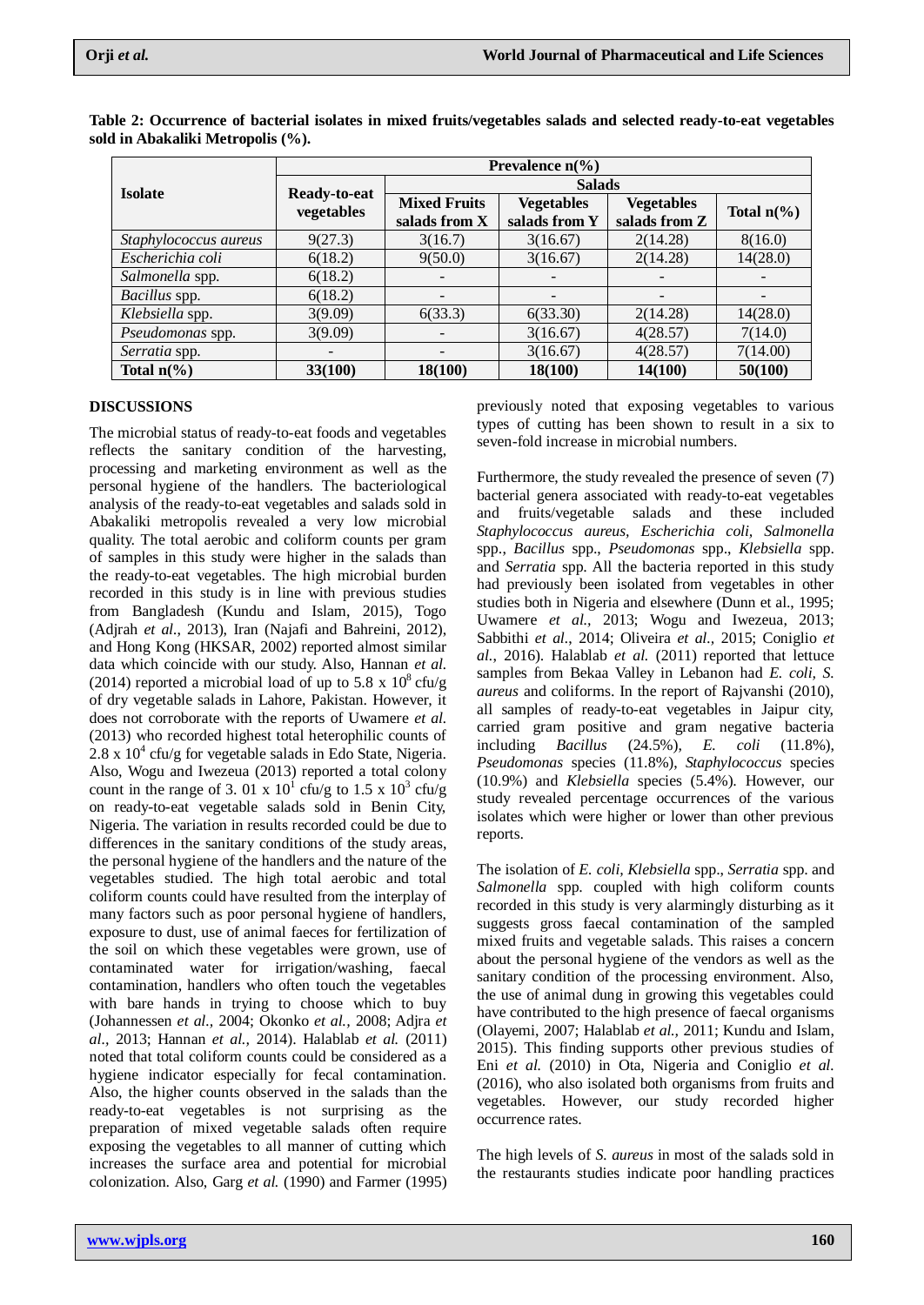during and/or after salad preparation. The common sources of *S. aureus* in food are the nose, throat, skin, and hair of healthy humans and animals as well as feathers of birds where they occur naturally (Garvani, 2002). Food handlers are the main agents of transmission of *S. aureus* into food. According to Loir *et al.* (2003), improper handling of food by contaminated hands or other improper food handling practices such as coughing or sneezing during food preparation usually after heat treatment of the food contribute significantly to *S. aureus* contamination of food. FDA (2012) also indicated that, unless heat processes are applied, staphylococci are expected to exist in any as well as all foods that are handled directly by humans or are of animal origin. *S. aureus* species are mainly involved in staphylococcal food intoxication cases (Khambaty *et al.,* 2004). According to FDA (2012), the intoxication dose of staphylococcal enterotoxins (SE) is less than 1.0µg which can be produced when *S. aureus* populations exceed 100, 000 organisms/g in food. Sufficient moisture, ambient temperature and adequate time will ensure a continuing increase in the bacteria population (Adebayo-Tayo *et al.,* 2012). The occurrence of *Bacillus*  spp. could have resulted from exposure to dust and air as the spores of the organism are often carried in the air and can germinate on food given adequate conditions of growth.

### **CONCLUSION**

The present study clearly demonstrated that the vegetable salads and ready-to-eat vegetables sold in Abakaliki metropolis of Ebonyi State, Nigeria were highly contaminated with potential pathogenic bacteria. The presence of enteric bacteria such as *Escherichi coli, Klebsiella* species*, Pseudomonas* species and *Serattia*  species in the salad samples may be suggestive of faecal contamination due to poor hygiene and sanitation. This may play a significant role in the transmission of various diseases. Environmental sanitation, proper handling and personal hygiene are required to prevent contamination of vegetables and their mixed salad products.

#### **REFERENCES**

- 1. Eni, A.O., Oluwawemitan, I.A. and Solomon, O.U. (2010). Microbial quality of fruits and vegetables sold in Sango Ota, Nigeria. African Journal of Food Science, 4(5): 291- 296.
- 2. James, J.B. and T. Ngarmsak, 2011. Processing of fresh cut tropical fruits and vegetables: A technical guide. FAO, Bangkok, 102.
- 3. Goja, A.M. and Mahmoud, M.S.O. (2013). Microbial quality of some vegetables sold in ED Dueim Twon, Sudan. Pakistan Journal of Biological Sciences, 16(12): 585-588.
- 4. Uwamere, O.O., Nosa, O.O., Wakil, A.T., Frances, O.N., Eseosa, U., Nicholas, I.O. (2013). Bacteriological Quality of Vegetable Salads Sold at restaurants Within Okada Town, Edo State, Nigeria. *IOSR Journal of Pharmacy and Biological Sciences*

*(IOSR-JPBS),* 5(2): 87-90.

- 5. Odu, N.N. and Okomuda, M.O. (2013). Bacteriological quality of street-vended Ready-toeat fresh salad vegetables sold in Port Harcourt Metropolis, Nigeria. Academia Arena, 2013; 5(3): 65-75.
- 6. Adebayo-Tayo BC, Okonko IO, Esen CU, Odu NN. (2012). Microorganisms Associated with Spoilage of Stored Vegetables in Uyo Metropolis, Akwa Ibom State, Nigeria. Nature and Science, 10(3): 23-32.
- 7. Isa, A., Isa, M.A., Bukar, A.M. and Muhammad, I. (2014). Bacteriological quality of fruits and vegetables sold at Maiduguri metropolis, Nigeria. Research Desk, 3(2): 471-475.
- 8. Elmanama, A.A., Arafa, H.Z., Owda, S.M.A. (2017). Bacteriological quality of fresh vegetables Salad Sold in Schools Canteens and Restaurants in Gaza Strip-Palestine. IUG Journal of Natural Studies, 25(1): 1-12.
- 9. Abadias M, Usall J, Anguera M, Solsona C, Vinas I. Microbiological quality of fresh, minimallyprocessed fruit and vegetables, and sprouts from retail establishments. *Int J Food Microbiol,* 2008; 31; 123(1-2): 121-9.
- 10. WHO (2003). World Health Organization. *Fruit and vegetable promotion initiative. A meeting report.* 25- 27/08/03. Available from: http://apps.who.int/iris/handle/10665/68395 [Accessed 21 November, 2016].
- 11. Johannessen, G., Froseth, R., Solemdal, L., Jarp, J., Wasteson, Y., and Rorvik, L. (2004). Influence of bovine manure as fertilizer on the bacteriological quality of organic Iceberg lettuce. *Journal of Applied Microbiology*, *96*: 787–794.
- 12. Okonko IO, Ogunjobi AA, Adejoye OD, Ogunnusi TA, Olasogba MC. (2008). Comparative studies and Microbial risk assessment of different water samples used for processing frozen sea-foods in Ijoraolopa, Lagos State, Nigeria. *African Journal of Biotechnology [AJB],* 7(16): 2902-2907.
- 13. Adjrah, Y., Soncy, K., Anani, K., Blewussi, K., Karou, D. S., Ameyapoh, Y., de Souza, C. and Gbeassor, M. Socio-economic profile of street food vendors and microbiological quality of ready-to-eat salads in Lomé. *International Food Research Journal*, 2013; 20(1): 65-70.
- 14. Hannan, A., Rehman, R., Saleem, S., Khan, M. U., Qamar, M. U. and Azhar, H. (2014). Microbiological analysis of ready-to-eat salads available at different outlets in Lahore, Pakistan. International Food Research Journal, 21(5): 1797- 1800.
- 15. Levy B. S., Fontaine R. E., Smith C. A., Brinda J., Hirman G., Nelson D. B., Johnson P. M. and Larson O. (2002). A large food-borne outbreak of hepatitis A, Possible transmission via oropharyngeal secretions; JAMA, 234: 289–294.
- 16. Sivapalasingam, S., Friedman, R., Cohen, L., and Tauxe, V. (2004)*.* Fresh produce: a growing cause of outbreaks of foodborne illness in the United States,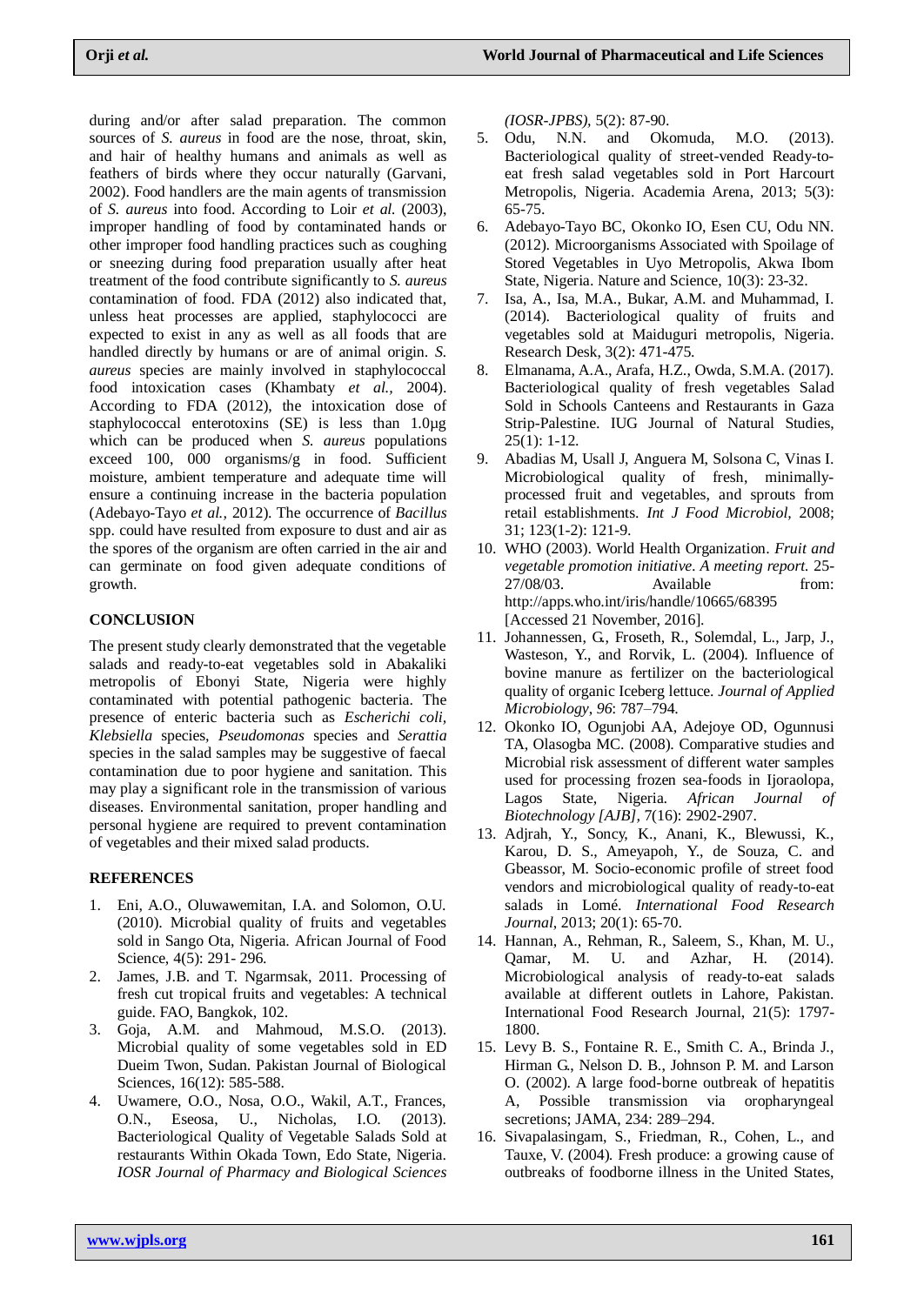1973 through 1997. *Journal of Food Protection*, 67: 2342–2353.

- 17. Lynch MF, Tauxe RV, Hedberg CW. The growing burden of foodborne outbreaks due to contaminated fresh produce: risks and opportunities. *Epidemiology and Infection,* 2009; 137: 307-315.
- 18. Poorna, V. and Randhir, A. (2001). Prevalence and growth of pathogens on salad vegetables, fruits and sprouts. *International Journal of Environmental Hygiene and Health*, 203; 205-213.
- 19. Johannessen, G.S., Loncarevic, S. and Kruse, H. (2002). Bacteriological analysis of fresh produce in Norway. *International Journal of Food Microbiology*, 77: 199-204.
- 20. Lavelli, V., Pagliarini, E., Ambrosoli, R., Minati, J. L. and Zanoni, B. (2006). Physicochemical, microbial, and sensory parameters as indices to evaluate the quality of minimally-processed carrots. Postharvest Biology and Technology, 40: 34–40.
- 21. Warren, B. R., Yuk, H. and Schneider, K. R. 2007. Survival of Shigella sonnei on smooth tomato surfaces, in potato salad and in raw ground beef. International Journal of Food Microbiology, 116(3): 400–404.
- 22. Wright, A. C., Danyluk, M. D. and Otwell, W. S. 2009. Pathogens in raw foods: what the salad bar can learn from the raw bar. Current Opinion in Biotechnology 20 (2): 172–177.
- 23. Xanthopoulos, V., Tzanetakis, N. and Litopoulou, T. E. 2009. Occurrence and characterization of *Aeromonas hydrophila* and *Yersinia enterocolitica* in minimally processed fresh vegetable salads. Food Control, 21(4): 393–398.
- 24. Orji, J.O., Orinya, C.I., Okonkwo, E.O., Uzoh, C.V., Ekuma, U.O., Ibiam, G.A., Onuh, E.N. (2016a). The Microbial Contamination of Ready-To-Eat Vended Fruits in Abakpa Main Market, Abakaliki, Ebonyi State, Nigeria. *IOSR Journal of Pharmacy and Biological Sciences (IOSR-JPBS),* 11(6 Ver. I): 71- 80.
- 25. Orji, J.O., Nnachi, A.U., Ojiochie, C.O., Egwuatu, C.C., Efunshile, A.M., Ezejiofor, O.I., Ezeama, C.O., Nwaneli, C.U., Mbachu, I. (2016b). Bacteriological Quality and Public Health Implications of Fermented Cassava (Garri) Sold in Okwor and Nkalagu Markets in Ebonyi State, Nigeria. *International Journal of Scientific and Technology Research (IJSTR),* 5(11): 85-91.
- 26. Orji, J.O., Nnachi, A.U., Egwuatu, C.C., Akujobi, C.N., Iwuafor, A.A., Efunshile, A.M., Achi, E.C., Aghanya, I.N. (2016c). Bacteriological Quality of Vended Fresh Shrimps Harvested from Ndibe Beach, Afikpo North Local Government Area, Ebonyi State, Nigeria. *Scholars Journal of Applied Medical Sciences (SJAMS)*, 4(11C): 4058-4063.
- 27. NPC (2006). Population distribution by sex, state, LGAs and senatorial districts: 2006 census priority tables, vol. 3. National Population Commission, Nigeria. Available at: [http://www.population.gov.ng/index.php/censuses.](http://www.population.gov.ng/index.php/censuses)
- 28. Cappuccino, J.G. and Sherman, N.<br>
(1998) Microbiology <sup>(A</sup> Laboratory (1998).Microbiology ''A Laboratory Manual". $(7<sup>th</sup>ed)$ . Benjamin/Cumming publishing company, 447.
- 29. Cheesbough, M. (2006). Microbiological tests. In District laboratory practice in tropical countries. 2nd ed. Cambridge University Press, 189.
- 30. Kundu, S.K. and Islam, M.T. (2015). Prevalence of Pathogenic Bacteria Isolated from Two Selected Salad Vegetables and Antibiogram Profile of *Klebsiella* spp. *The Agriculturists,* 13(1): 09-17.
- 31. Najafi, H.M.B. and Bahreini, M. (2012). Microbiological Quality of Mixed Fresh-Cut Vegetable Salads and Mixed Ready-to-Eat Fresh Herbs in Mashhad, Iran. International Conference on Nutrition and Food Sciences IPCBEE, (39) 62-66. Singapore: IACSIT Press.
- 32. HKSAR, 2002. Microbiological Risk Assessment of Salads in Hong Kong, Food and Environment Health Department.
- 33. Wogu, M.D. and Iwezeua, I. (2013). Microbial quality of ready-to-eat salad sold in Benin City, Southern Nigeria. *AFRREV STECH,* 2(2): 26-38.
- 34. Halablab MA, Sheet IH, Holail HM (2011). Microbial quality of raw vegetables grown in Bekaa valley, Lebanon. *Am. J. Food Technol. Acad. J. Inc.,* 6(2): 129-139.
- 35. Garg, N., Churey, J.J. and Splittstoesser, D.F. (1990). Effect of processing conditions on the micro flora of fresh-cut vegetables. *Journal of Food Protection,* 53: 701-703.
- 36. Farmer, J.J. (1995). *Enterobacteriaceae*: Introduction and identification. In: Murray, P.R., Baron, E.J., Pfaller, M.A., Tenower, F.C. and Yolken, R.H. (Eds). *Manual of clinical microbiology*, 6. Washington D. C: American Society for Microbiology. 438-448.
- 37. Dunn RA, Hall WN, Altamirano JV, Dietrich SE, Robinson-Dunn B, Johnson DR. (1995). Outbreak of Shiegella flexneri linked to salad prepared at a central commissary in Michigan. *Public Health Reports,* 110(5): 580-586.
- 38. Sabbithi, A., Kumar, R.N., Kashinath, L., Bhaskar V. and Rao, V.S. (2014). Microbiological Quality of Salads Served along with Street Foods of Hyderabad, India. International Journal of Microbiology, Article ID 932191.
- 39. Oliveira, M., Abadias, M., Colas-Meda, P., Usall, J. & Vinas, I. (2015). Biopreservative methods to control the growth of foodborne pathogens on freshcut lettuce. *International Journal of Food Microbiology,* 214: 4-11.
- 40. Coniglio MA, Faro G, Marranzano M (2016) The Importance of the Microbiological Quality of Ready-to-Eat Salads from a Public Health Perspective. J Food Process Technol, 7(4): 577.
- 41. Rajvanshi, A. 2010. Bacterial Load on Street Vended Salads in Jaipur City, India. Internet *Journal of Food Safety,* 12: 136-139.
- 42. Olayemi AB (2007). Microbiological hazards